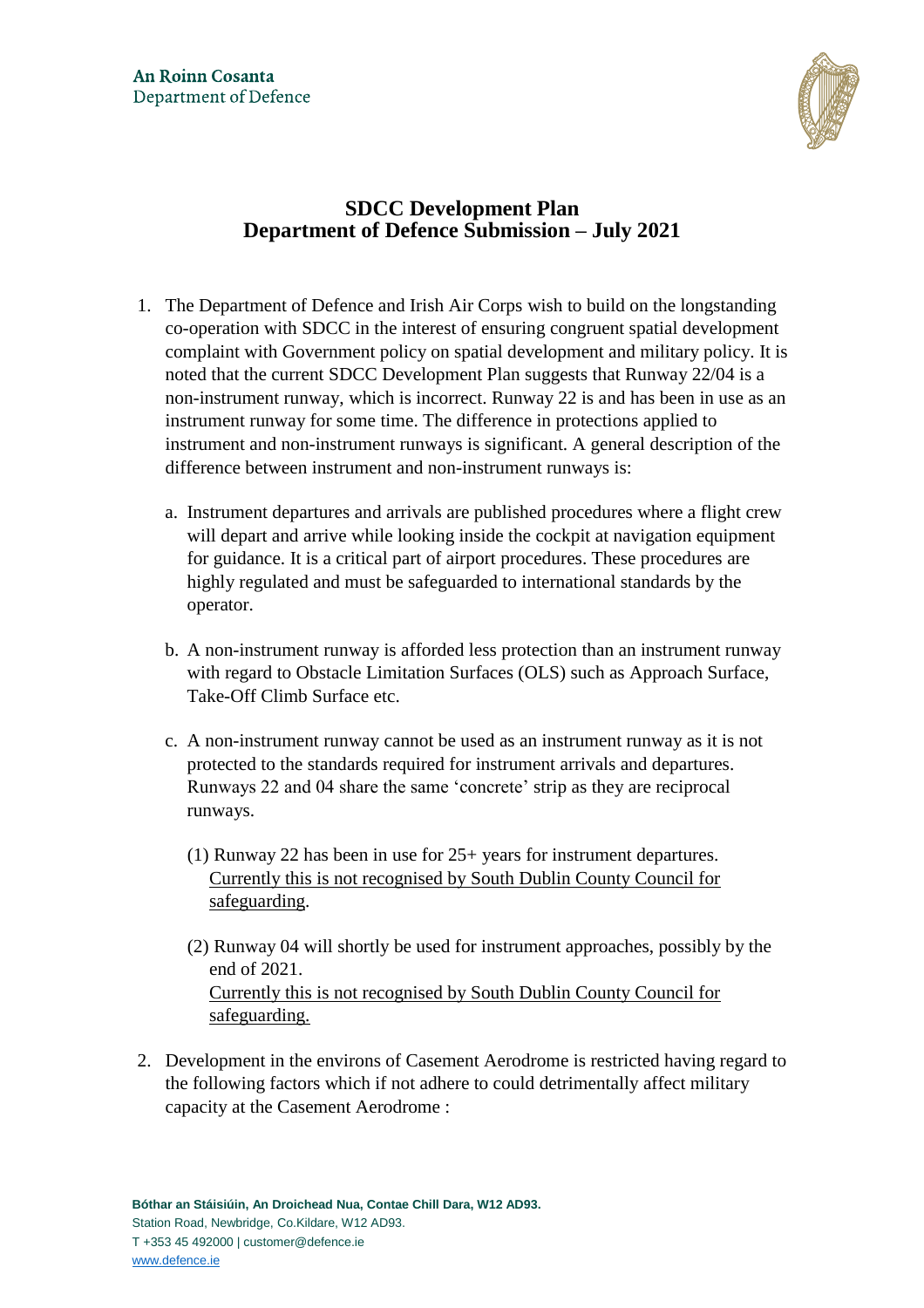

- a. By prohibiting development within the immediately adjacent approach areas to reduce the risk to members of the public and the increased risk to occupants of an aircraft in the event of the aircraft accidentally touching down outside the aerodrome boundary while taking off or approaching to land.
	- (1) In general, no development shall be permitted within the Public Safety Zones (PSZ).
	- (2) The Red Zone is a protected area where limited development may be allowed where development could not reasonably expect to increase the number of people working or congregating in or at the property (this may include development such as the extension of an existing dwelling or a change of building use).
	- (3)The Red Zones and Public Safety Zones are described in paragraph 10.
- b. By applying height restrictions to development in the environs of the Aerodrome.
- c. By eliminating potential sources of interference with the operation of electronic navigation aids.
- d. By obviating possible hazards to aircraft through the generation of smoke, dust or fumes which may reduce visibility.
- e. By controlling and assessing the locations of any activities which may be an attraction to birds.
- f. By limiting the extent, height and type of external lighting to avoid confusing pilots in the interpretation of aeronautical lights or cause dazzle or glare.
- 3. Proposed development in the vicinity of Casement Aerodrome is assessed by Military ATS and restrictions are applied where appropriate. The extent of the restrictions applied will depend on how any proposed development effects the protected surfaces at Casement Aerodrome. The protected Obstacle Limitation Surfaces are described in detail in the following paragraphs.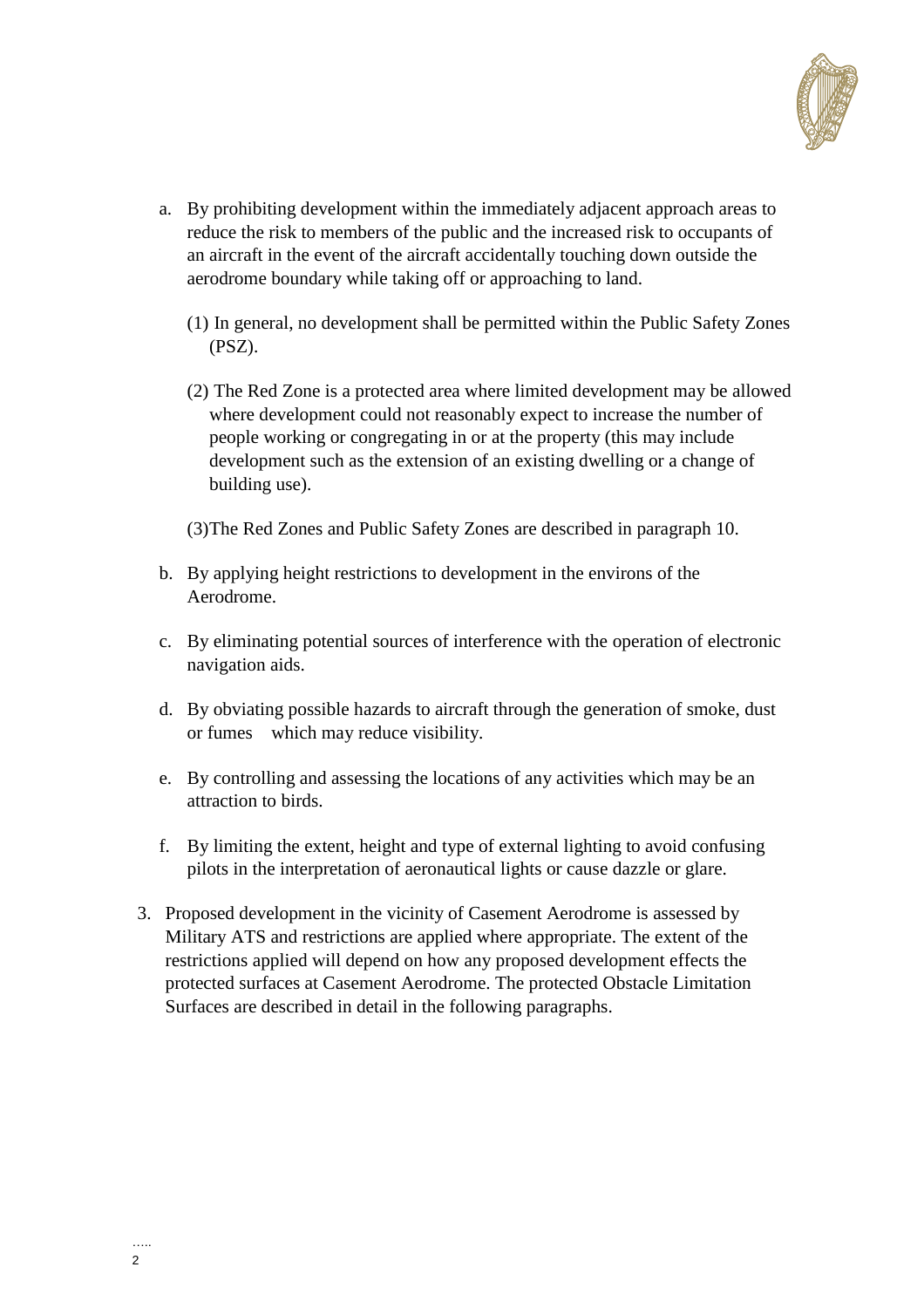

## **Casement Aerodrome Safeguarding.**

The International Civil Aviation Organisation (ICAO) is an agency of the United Nations. It sets out the 'Standards and Recommended Practices' (SARP'S) for international aviation through the publication of 19 annexes. ICAO Annex 14 deals with airport surfaces to be protected to ensure safe instrument flight procedures at airports.

**ICAO** ANNEX 14 Implementation at Casement Aerodrome.

As part of the safeguarding of Casement Aerodrome, Annex 14 Obstacle Limitation Surfaces (OLS) defines that airspace around an aerodrome that is to remain free of obstacles. The Obstacle Limitation Surfaces related to this document as described in ICAO Annex 14 are:

- Approach Surface
- Take Off Climb Surfaces.
- The Transitional Surface
- The Inner Horizontal Surface
- The Conical Surface
- The Outer Horizontal Surface.
- a. Details specific to Casement Aerodrome.
	- (1) ICAO Aerodrome Reference Code is 4D.
	- (2) The Aerodrome Reference Point (ARP) is located north of the midpoint of Runway 28/10 at 53°18'10.77"N, 006°27'19.46"W and 97.2m above mean sea level (AMSL).
- b. The Inner Horizontal Surface is at 131.6m AMSL The suggested maximum height allowed for development in the area south of Runway 28/10 should be:
	- (1) The elevation datum for the Inner Horizontal Surface is the Runway 10 threshold at 86.6m AMSL. There is a difference in threshold altitudes at Casement Aerodrome of 10.33m and therefore the lowest threshold is selected as the datum (ICAO Airfield Services Manual). Therefore the Inner Horizontal Surface at 131.6m AMSL.
	- (2) It is recognised that terrain rises to the South of Baldonnel, therefore developments which penetrate the Inner Horizontal Surface may be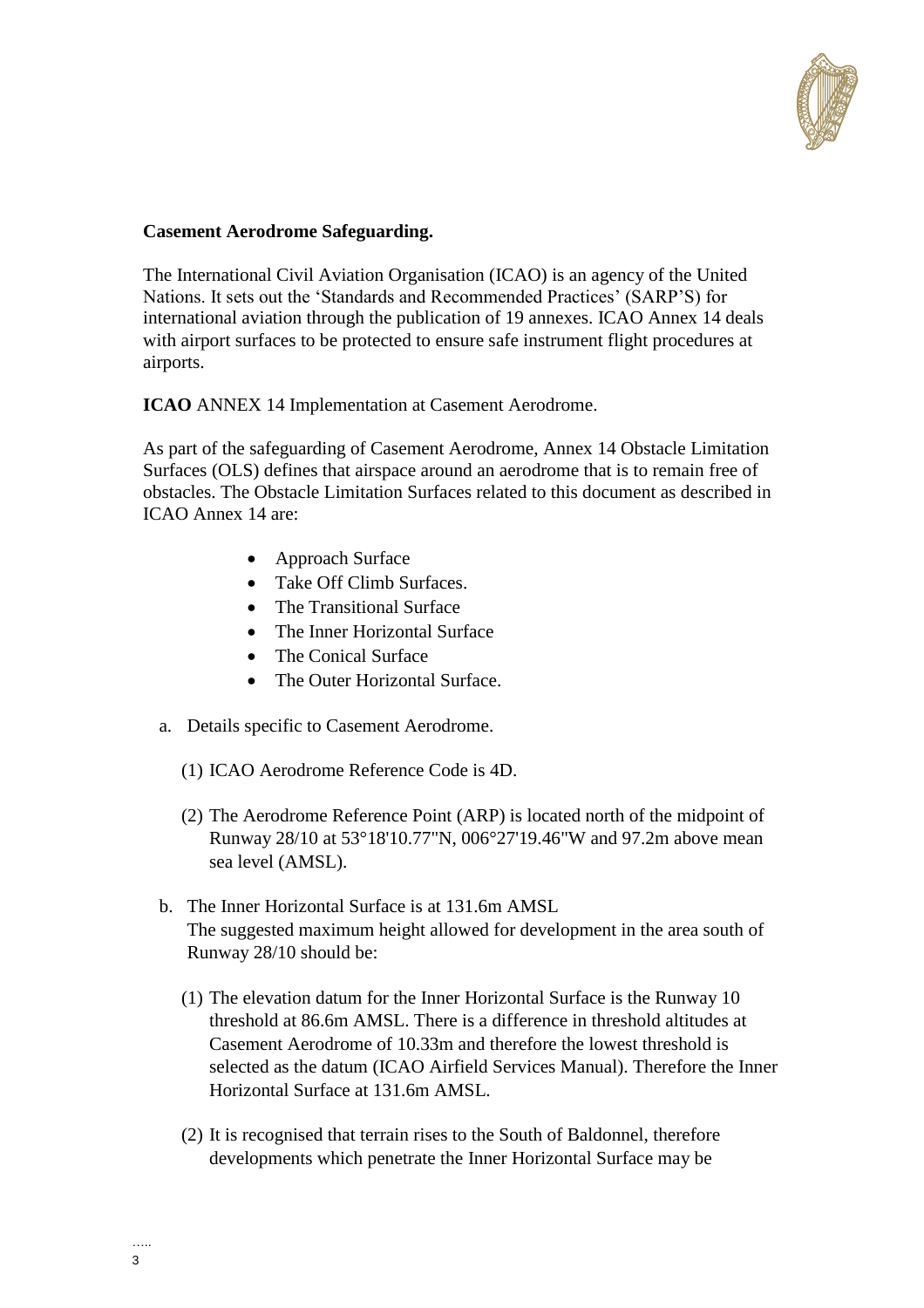

acceptable that have a maximum height of 30m above ground level subject to appropriate assessment.

- (3) For safeguarding purposes, the Inner Horizontal Surface for Casement Aerodrome is measured from the four runway ends out to a distance of 4km.
- c. The Conical Surface is a surface extending upwards and outwards from the outer edge of the Inner Horizontal Surface, commencing at 131.6m amsl at a slope of 5% to the height of the Outer Horizontal Surface.
- d. The Outer Horizontal Surface is a specified portion of a horizontal plane around an aerodrome beyond the limits of the Conical Surface. The Outer Horizontal Surface represents a level free from obstacles to facilitate practicable and efficient instrument approach procedures.
	- (1) The Outer Horizontal Surface should extend from the periphery of the Conical Surface to a minimum radius of 15,000m from the Casement Aerodrome Reference Point.
	- (2) The height of the Outer Horizontal Surface for Casement Aerodrome is 231.6m amsl.
- 4. Runway 10.

Runway 10 runs west to east and is the longest and primary instrument approach runway at Casement Aerodrome, mainly due to airspace configuration due to the proximity of Dublin Airport. Instrument approaches to Runway 10 are wholly contained within military airspace. Current instrument approaches to Runway 10 are ILS Cat 1, VOR/DME and Surveillance Radar Approach (SRA). Runway 10 is used for instrument departures to the east and south west.

a. Potential runway extension of 300m at the western end of Runway 10 is also safeguarded. The protection of two separate approach surfaces is therefore necessary. The Approach Surfaces will be taken from both current and new threshold locations to assure protection from obstacles. Both surfaces will cover similar areas however to ensure full protection and for clarity, two separate Approach Surfaces will be described and assessed for Runway 10. Elevation and plan views are shown in figures 1 and 2.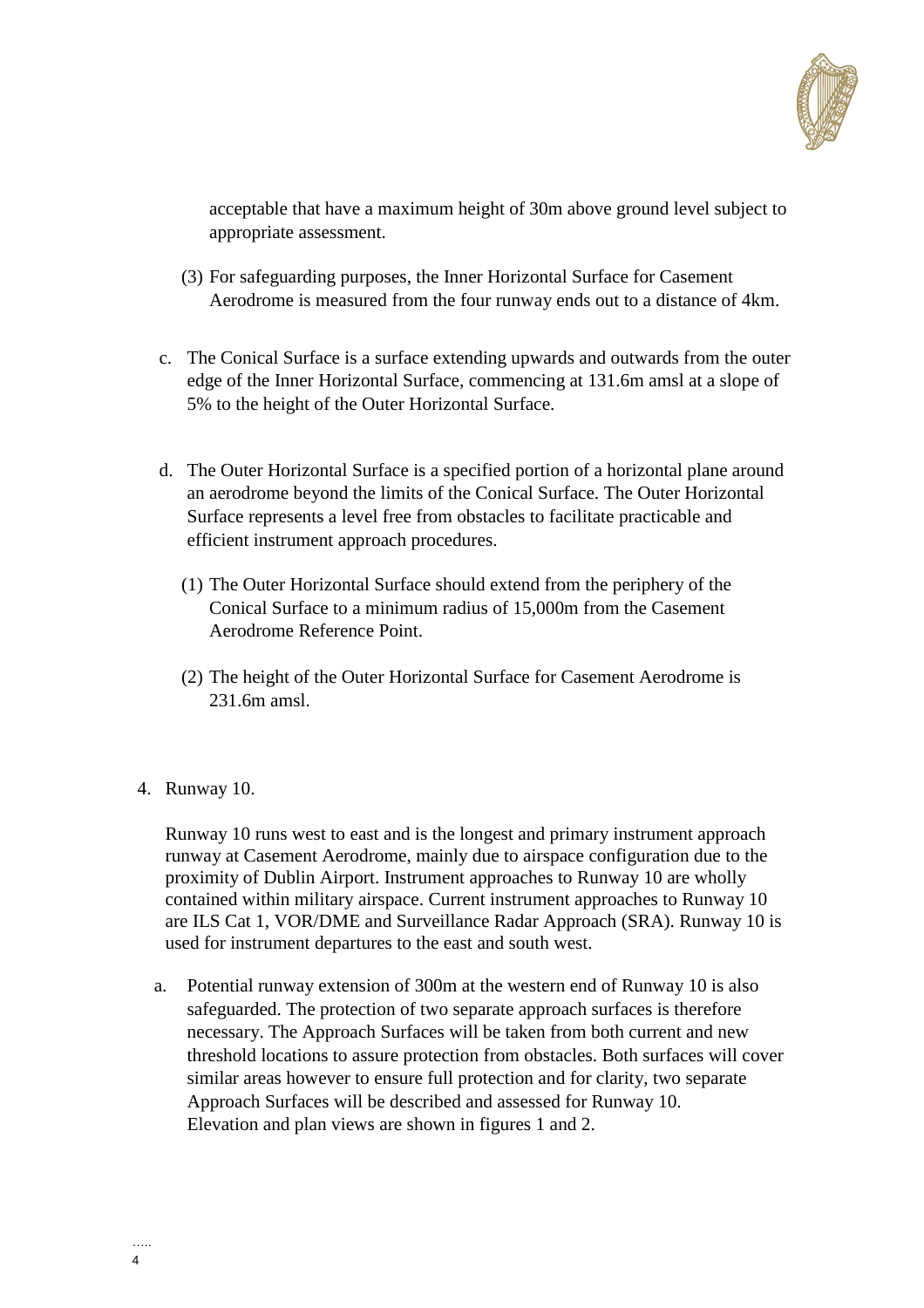

Existing Runway 10 details are shown in Table 1 and future Runway 10 details are shown in Table 2.

| <b>Existing Runway 10</b>     |                                      |  |
|-------------------------------|--------------------------------------|--|
| Threshold                     | 53°18'16.88"N, 6°28'07.75"W          |  |
| <b>Threshold Elevation</b>    | 86.6m                                |  |
| <b>Runway End</b>             | 53°18'4.66"N, 6°26'31.18"W           |  |
| <b>Inner Approach Surface</b> | Begins 60m from the threshold        |  |
|                               | Width is 120m                        |  |
|                               | Length is 900m                       |  |
|                               | Slope is 2%                          |  |
| Approach Surface              | Inner edge is 280m wide              |  |
|                               | Inner edge is 60m from the threshold |  |
|                               | Divergence each side is 15%          |  |
|                               | Slope of first section is 2%         |  |
| <b>Take Off Climb Surface</b> | Inner edge is 180m wide              |  |
|                               | Inner edge is 60m from runway end    |  |
|                               | Divergence each side is 12.5%        |  |
|                               | Slope is $2\%$                       |  |

## *Table 1*

| <b>Future Runway 10</b>       |                                      |  |
|-------------------------------|--------------------------------------|--|
| Threshold                     | 53°18'18.85"N, 6°28'23.51"W          |  |
| <b>Threshold Elevation</b>    | 85.0m                                |  |
| Runway End                    | 53°18'4.66"N, 6°26'31.18"W           |  |
| <b>Inner Approach Surface</b> | Begins 60m from the threshold        |  |
|                               | Width is 120m                        |  |
|                               | Length is 900m                       |  |
|                               | Slope is 2%                          |  |
| Approach Surface              | Inner edge is 280m wide              |  |
|                               | Inner edge is 60m from the threshold |  |
|                               | Divergence each side is 15%          |  |
|                               | Slope of first section is 2%         |  |
| <b>Take Off Climb Surface</b> | Inner edge is 180m wide              |  |
|                               | Inner edge is 60m from runway end    |  |
|                               | Divergence each side is 12.5%        |  |
|                               | Slope is 2%                          |  |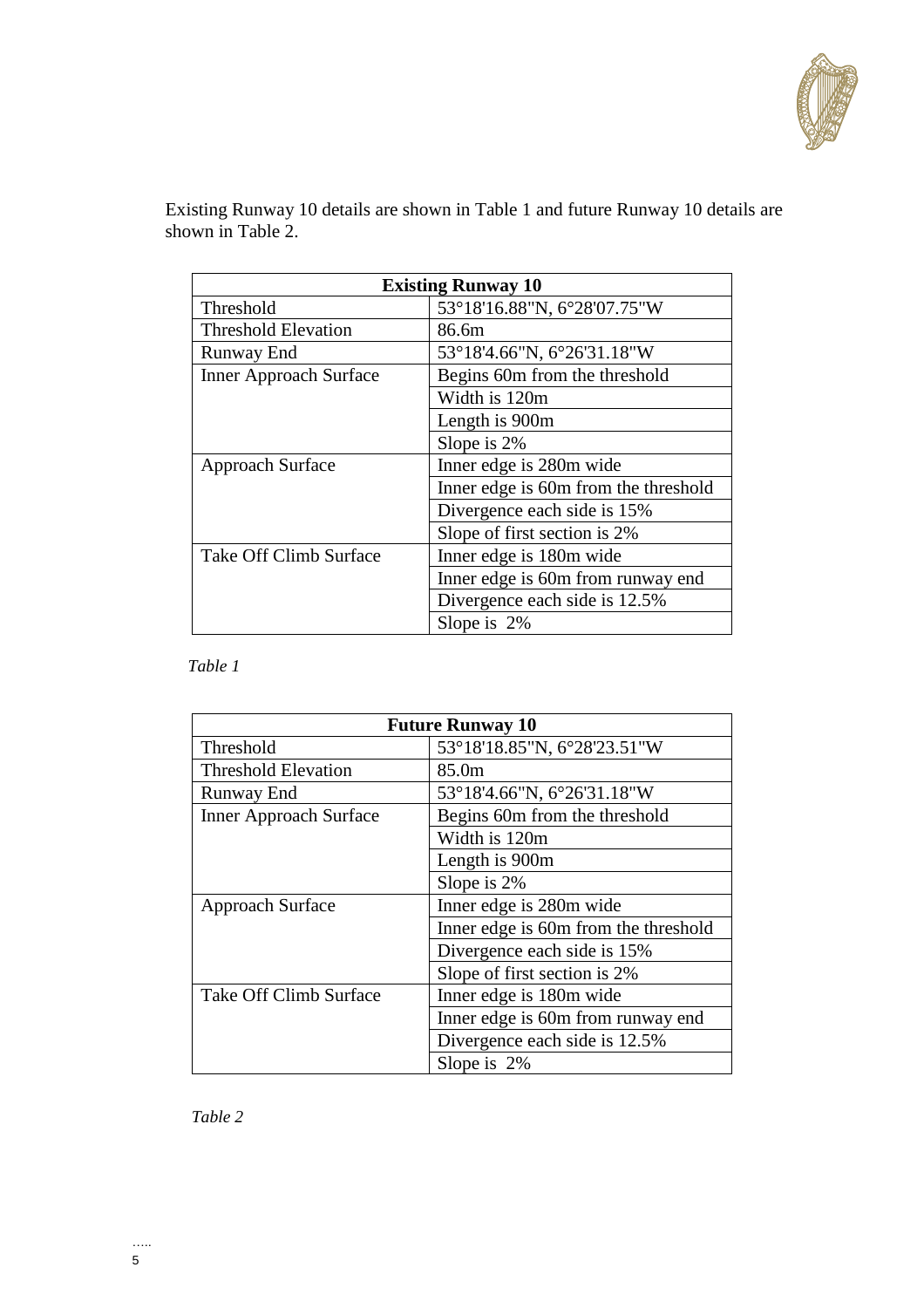



#### *Figure 1*

*Plan view of Approach Surfaces to current and future Runway 10 Thresholds. The Approach Surface commences 60m from the actual runway and 140m either side of the extended centerline as outlined in ICAO Annex 14.*



*Figure 2*

*Elevation view showing Approach Surfaces to current and future Runway 10 Thresholds. The first section of the Approach surface is protected out to 3000m at a 2% (1:50) slope as described in ICAO Annex 14.*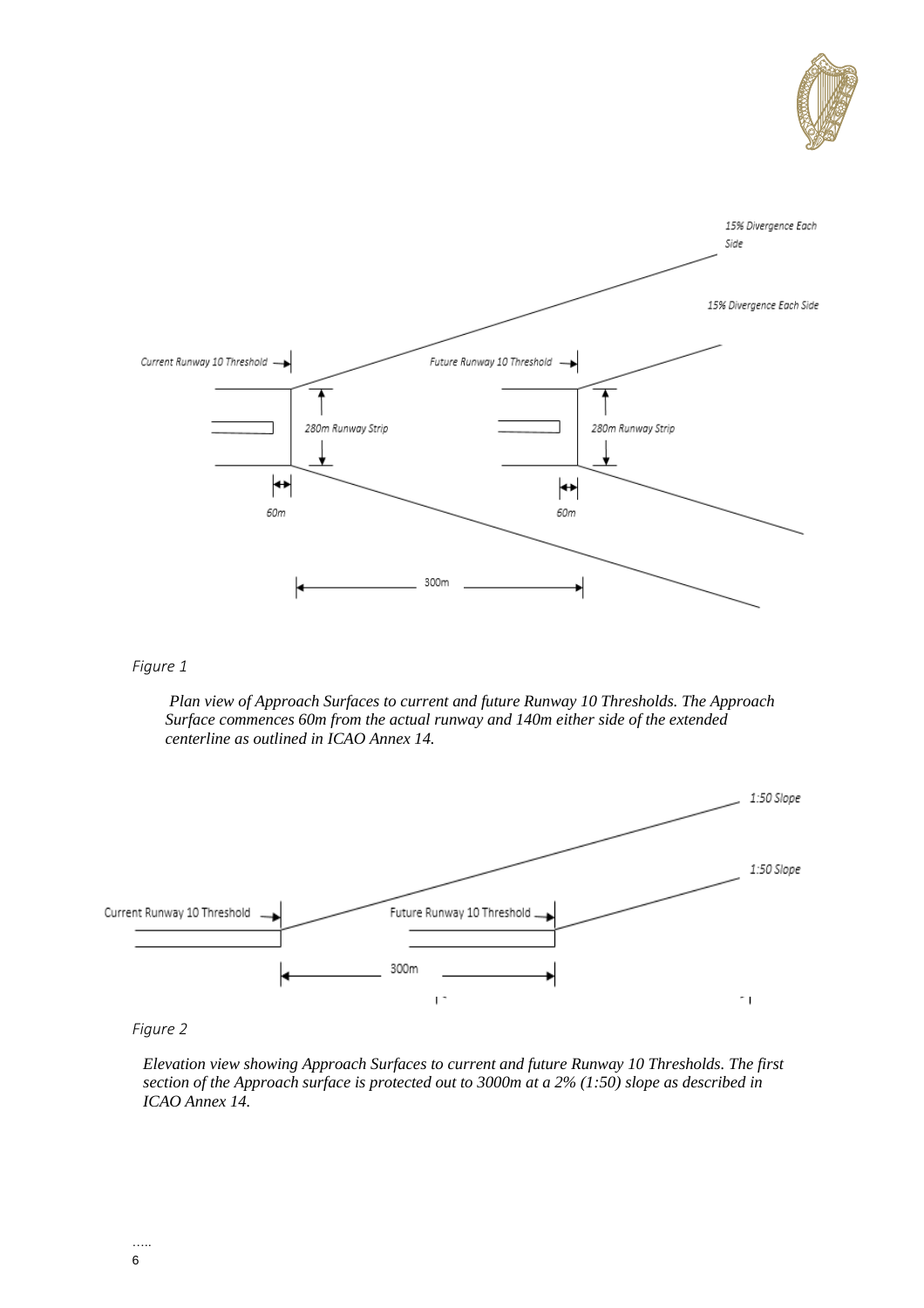

5. Runway 28.

Runway 28 is the second longest runway at Casement Aerodrome running east to west. Currently there is a VOR/DME approach to Runway 28. Runway 28 is used for instrument departures to the west and south west. Runway 28 details are shown in Table 3. It is protected as a Precision Approach Runway.

| Runway 28                     |                                      |  |
|-------------------------------|--------------------------------------|--|
| Threshold                     | 53°18'05.85"N, 6°26'40.68"W          |  |
| <b>Threshold Elevation</b>    | 96.0m                                |  |
| Runway End                    | 53°18'16.88"N, 6°28'07.75"W          |  |
| <b>Inner Approach Surface</b> | Begins 60m from the threshold        |  |
|                               | Width is 120m                        |  |
|                               | Length is 900m                       |  |
|                               | Slope is 2%                          |  |
| Approach Surface              | Inner edge is 280m wide              |  |
|                               | Inner edge is 60m from the threshold |  |
|                               | Divergence each side is 15%          |  |
|                               | Slope of first section is 2%         |  |
| <b>Take Off Climb Surface</b> | Inner edge is 180m wide              |  |
|                               | Inner edge is 60m from runway end    |  |
|                               | Divergence each side is 12.5%        |  |
|                               | Slope is 2%                          |  |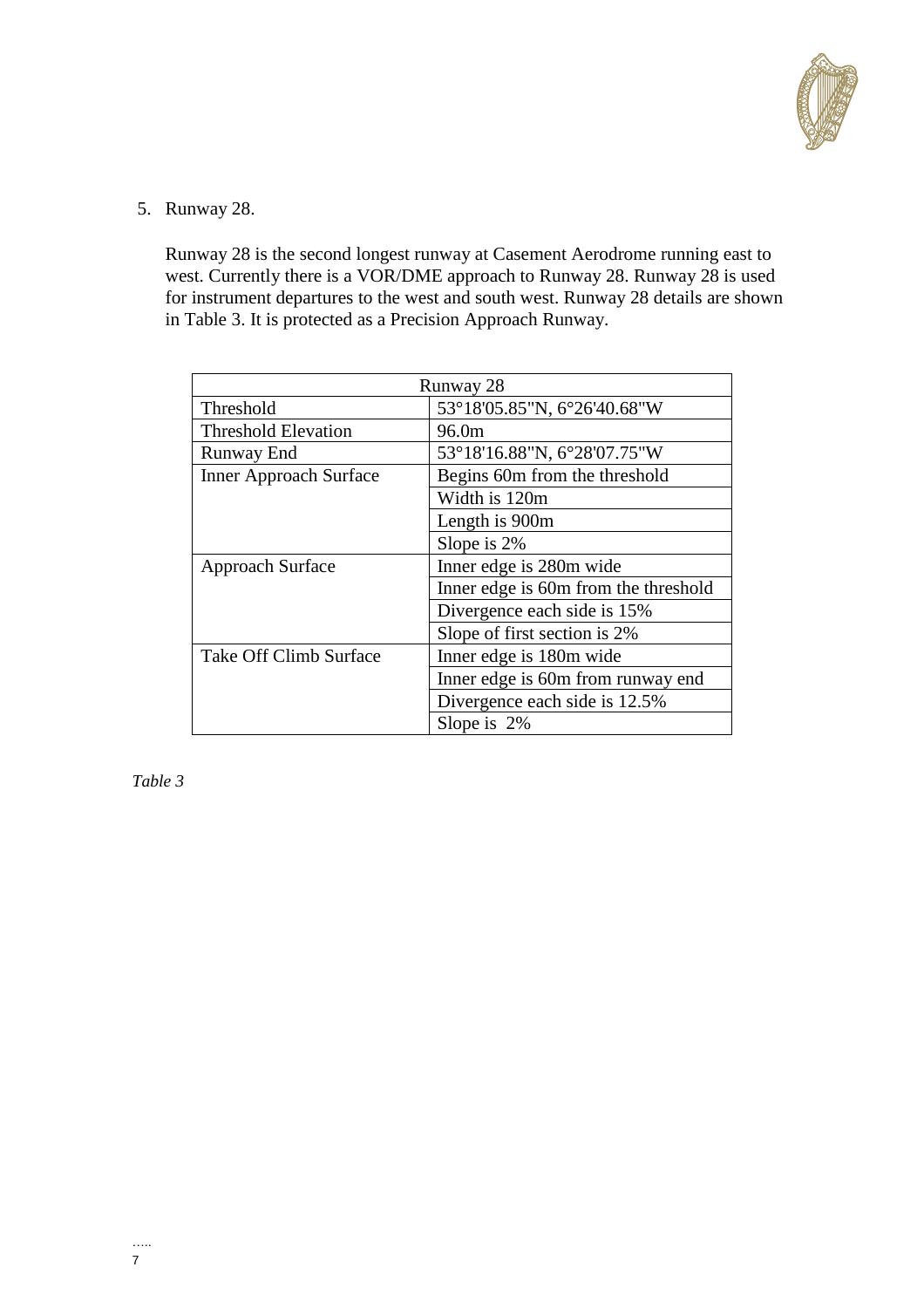

## 6. Runway 22.

Runway 22 is the most frequently used runway for takeoff and landing due to the prevailing wind. Runway 22 runs from the north east to south west. Current Runway 22 instrument approaches are VOR/DME and Surveillance Radar Approach (SRA). Runway 22 instrument departures are to the south west and west. Runway 22 details are shown in Table 4. It is protected as a Precision Approach Runway.

| Runway 22                     |                                                                 |  |
|-------------------------------|-----------------------------------------------------------------|--|
| Threshold                     | 53°18'12.63"N, 6°26'22.02"W                                     |  |
| <b>Threshold Elevation</b>    | 93.2m                                                           |  |
| <b>Runway End</b>             | 53°17'36.90"N, 6°27'13.73"W                                     |  |
| <b>Inner Approach Surface</b> | Begins 60m from the threshold                                   |  |
|                               | Width is 120m                                                   |  |
|                               | Length is 900m                                                  |  |
|                               | Slope is 2%                                                     |  |
| <b>Approach Surface</b>       | Inner edge is 280m wide<br>Inner edge is 60m from the threshold |  |
|                               |                                                                 |  |
|                               | Divergence each side is 15%                                     |  |
|                               | Slope of first section is 2%                                    |  |
| Take Off Climb Surface        | Inner edge is 180m wide                                         |  |
|                               | Inner edge is 60m from runway end                               |  |
|                               | Divergence each side is 12.5%                                   |  |
|                               | Slope is 2%                                                     |  |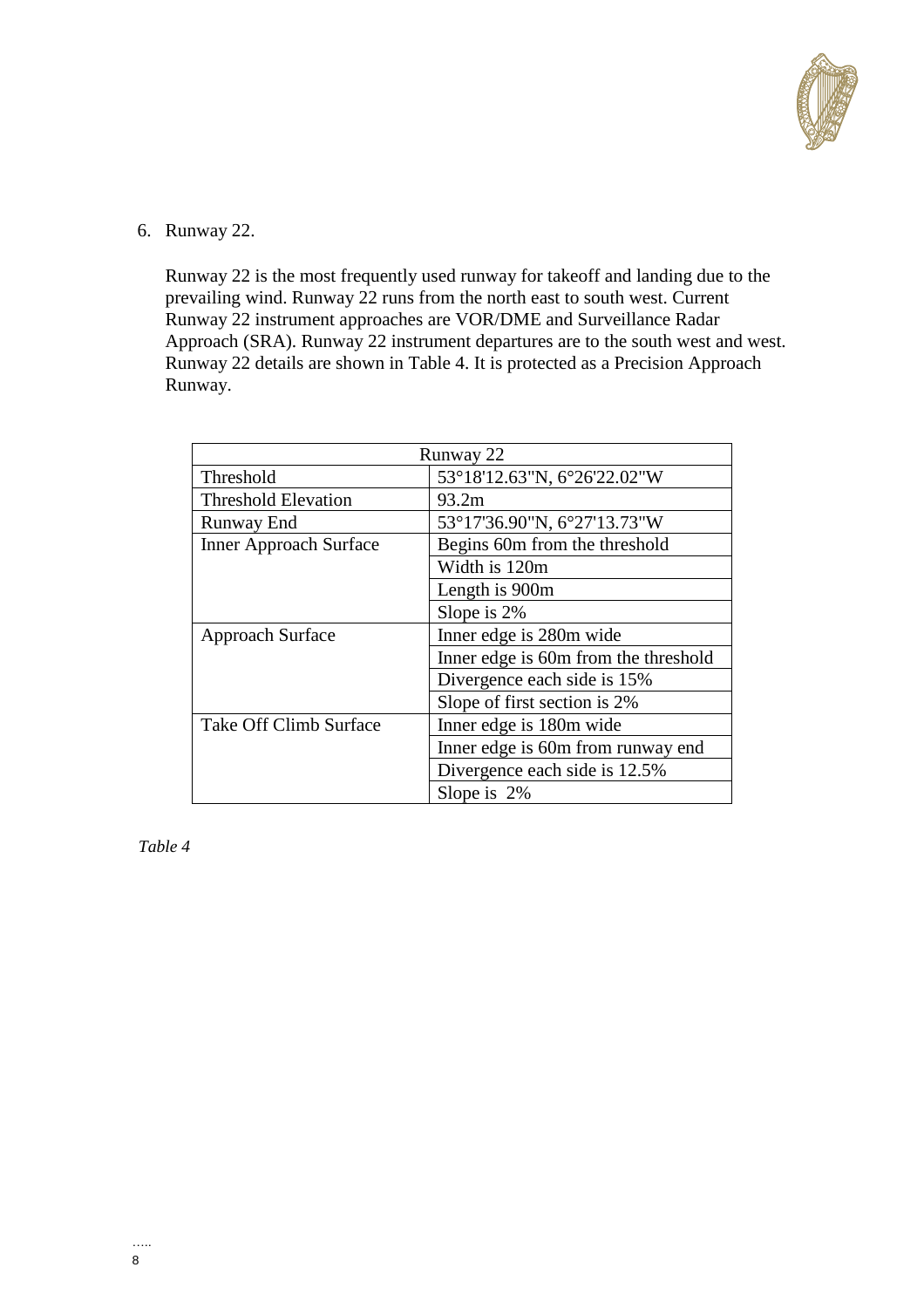

7. Runway 04.

Runway 04 runs from south west to north east. Runway 04 is not currently used for instrument approaches but is safeguarded as an instrument approach runway to protect against obstacles for instrument approach procedures in the near future. If the approach to Runway 04 is not protected, instrument approach procedures to Runway 04 may not be possible.

Runway 04 is currently in use for instrument departures to the east and south west. Runway 04 details are shown in table 5. It is protected as an Instrument Approach Runway.

| Runway 04                  |                                      |  |
|----------------------------|--------------------------------------|--|
| Threshold                  | 53°17'36.90"N, 6°27'13.73"W          |  |
| <b>Threshold Elevation</b> | 97.2m.                               |  |
| <b>Current Runway End</b>  | 53°18'12.63"N, 6°26'22.02"W          |  |
| <b>Approach Surface</b>    | Inner edge is 280m wide              |  |
|                            | Inner edge is 60m from the threshold |  |
|                            | Divergence each side is 15%          |  |
|                            | Slope of first section is 2%         |  |
| Take Off Climb Surface     | Inner edge is 180m wide              |  |
|                            | Inner edge is 60m from runway end    |  |
|                            | Divergence each side is 12.5%        |  |
|                            | Slope is 2%                          |  |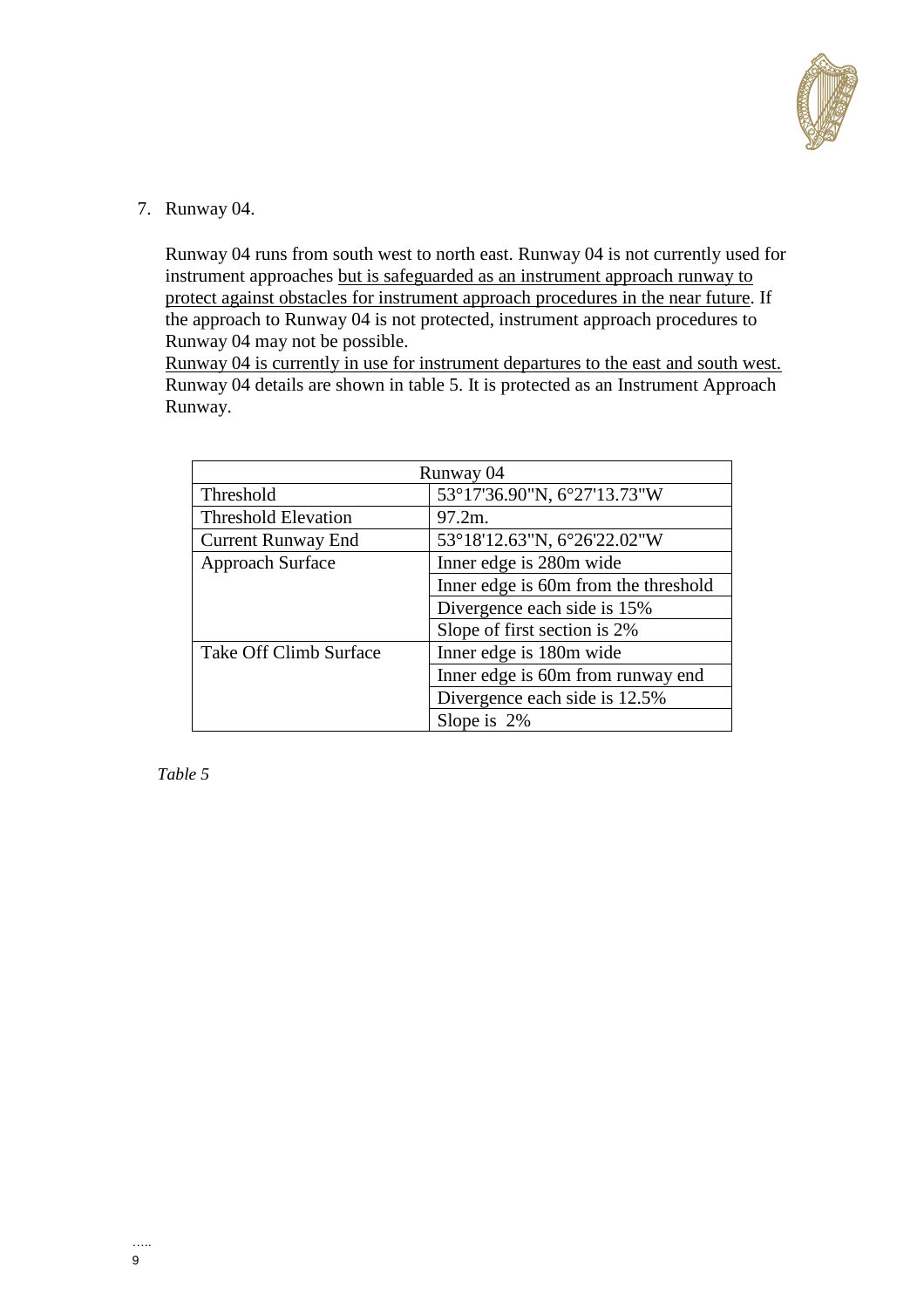

## **Non- ICAO measures applied by the Department of Defence for security reasons:**

## 8. **2 kilometer Zone**.

- a. Comprises an area contained within a radius of 2km from Baldonnel Aerodrome Reference Point (ARP) established for security reasons as well as the safety of specific flight profiles in the vicinity of the aerodrome.
- b. The maximum height allowed for development within the Inner Zone is 20m above the highest point on the site or a horizontal surface of 106.6m AMSL whichever is higher.
- 9. **The Security Zone** comprises an area contained within 400m of the aerodrome runways and taxiways. The Security Zone is shown in the current South Dublin Development Plan 2016-2022.
	- a. A sterile zone shall be created from the existing aerodrome boundary fence to the boundary of the development, subject to a minimum width of 2.5 meters. This zone shall be gated with access confined to Defence Forces personnel (or other by arrangement).
	- b. A three meter high clear visibility fence with integrated ram defence barriers shall be erected where the development shares a boundary with the Aerodrome.
	- c. Any new development along the aerodrome perimeter shall be covered by tilt and zoom cameras with a minimum zoom of 20:1, or an improved magnification as agreed. Facilities shall be provided for the images from these cameras to be shared with the military authorities as and when required.
	- d. No buildings shall be located within 10 meters of the edge of the sterile zone. Use of this area for car parking may be acceptable.
	- e. Site layout shall be designed with roads and yard areas located near the aerodrome boundary to provide clear lines of sight for monitoring and surveillance.
	- f. Buildings overlooking the perimeter shall have limited windows (with frosted glass) above ground floor level.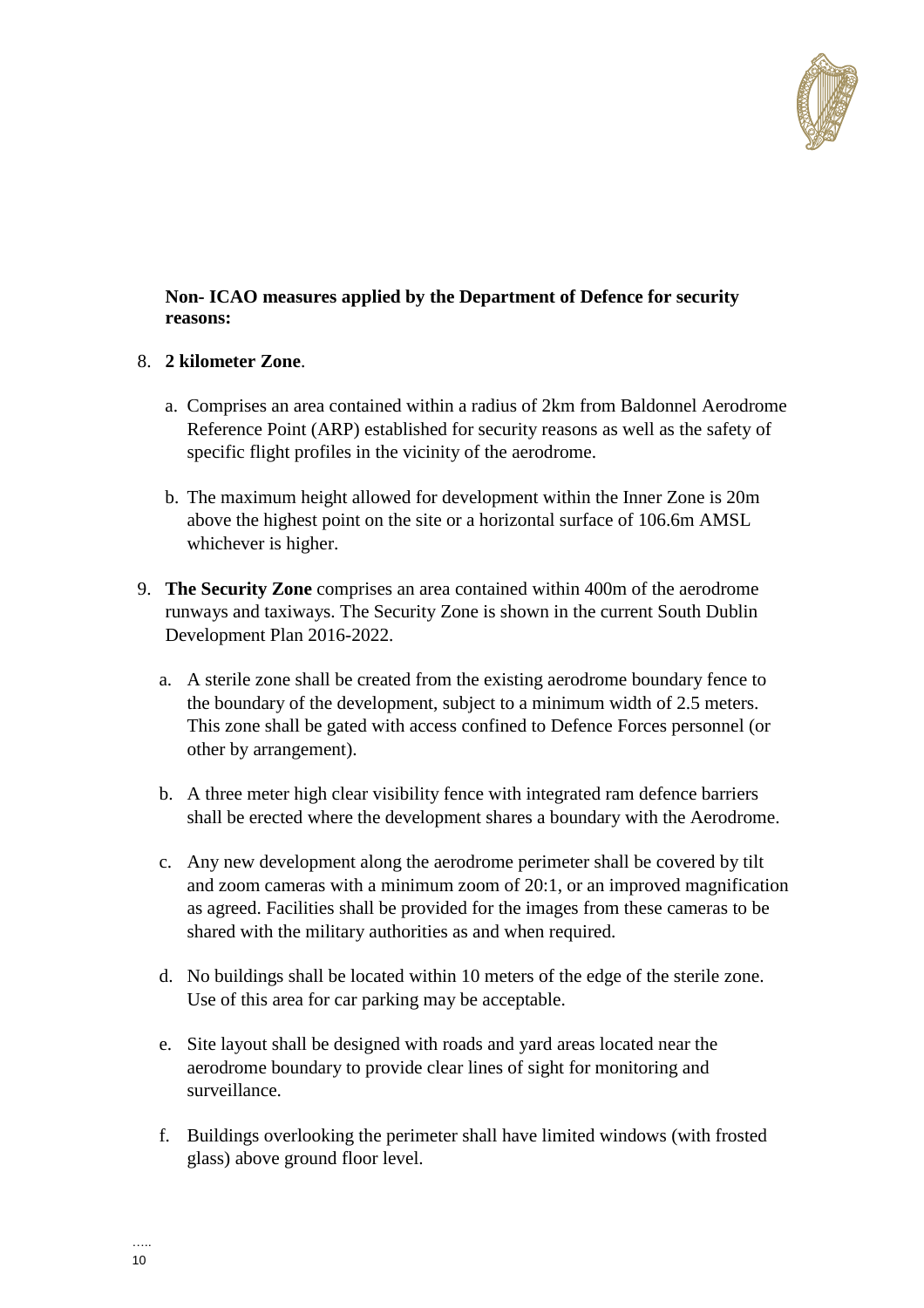

### **10. Measures to reduce the slight risk to persons or property on the ground.**

Public Safety Zones (PSZ) are areas underlying the approach area serving the runways intended to reduce the number of people on the ground at risk in the unlikely event of an aircraft accident on take-off or landing. These are triangular in shape with the base centered on the midpoint of the runway threshold and with dimensions outlined in table 5. **No development should be permitted within these zones.** 

| Runway | Length of Modified   Width at Base of |          |
|--------|---------------------------------------|----------|
|        | Triangle                              | Triangle |
| 04     | 721.90m                               | 76.37m   |
| 22     | 476.09m                               | 75.30m   |
| 10     | 758.92m                               | 85.43m   |
|        | 680.90m                               | 85.33    |

#### *Table 6 Mott MacDonald 2009*

Additionally, under the approach surface of the associated runway to a distance of 1,370m from each runway end development should be prohibited, unless the development could not be reasonably expected to increase the number of people working or congregating in or at the property. This may include development such as the extension of an existing dwelling or a change of building use. The inner edge is 300m wide and outer edge is 700m wide The Public Safety Zone and Red Zone for Runway 28 is shown in figure 3.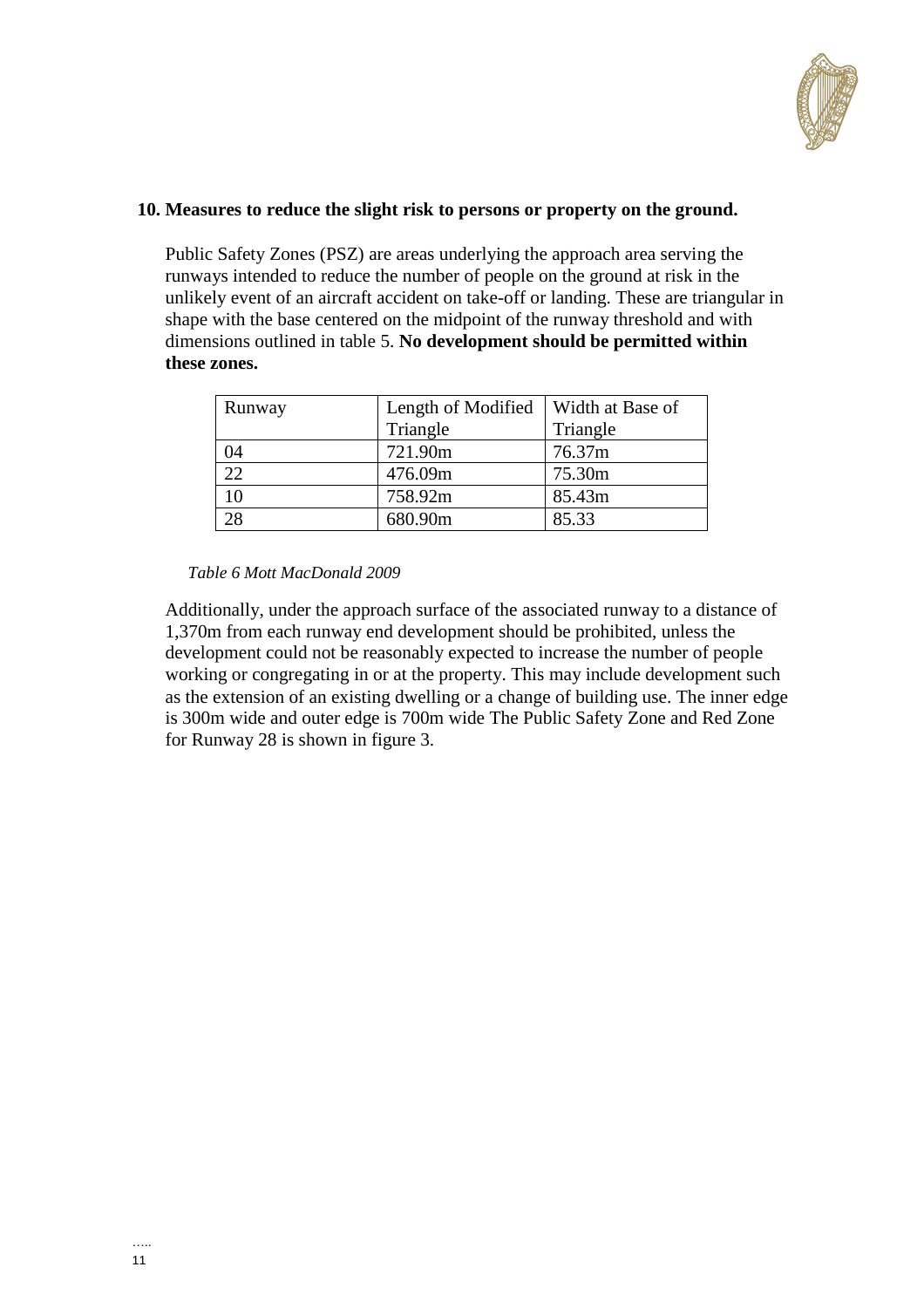



*Figure 3 Mott MacDonald 2009*

## 11. **Activities likely to increase hazard to aircraft due to wildlife**.

Bird activity is a hazard to aviation. The introduction of bird hazards as a result of works close to an aerodrome should be examined so the risk to aircraft, aircrew and passengers can be minimized.

Consultation is required on proposed landfills or Civic Amenity facilities within 13km radius of Casement Aerodrome due to the potential of such sites to act as a bird attractant.

Developments with potential bird attractants may need to provide temporary or permanent mitigation.

- a. Permanent features include attenuation ponds, water amenities,
- b. Waste disposal facility, waste recovery, building materials recovery, recycling facilities etc.
- c. Landscaping, especially sowing of plant species which provide attractive food sources to birds.
- d. Temporary features including landscaping work, broken ground, soil etc.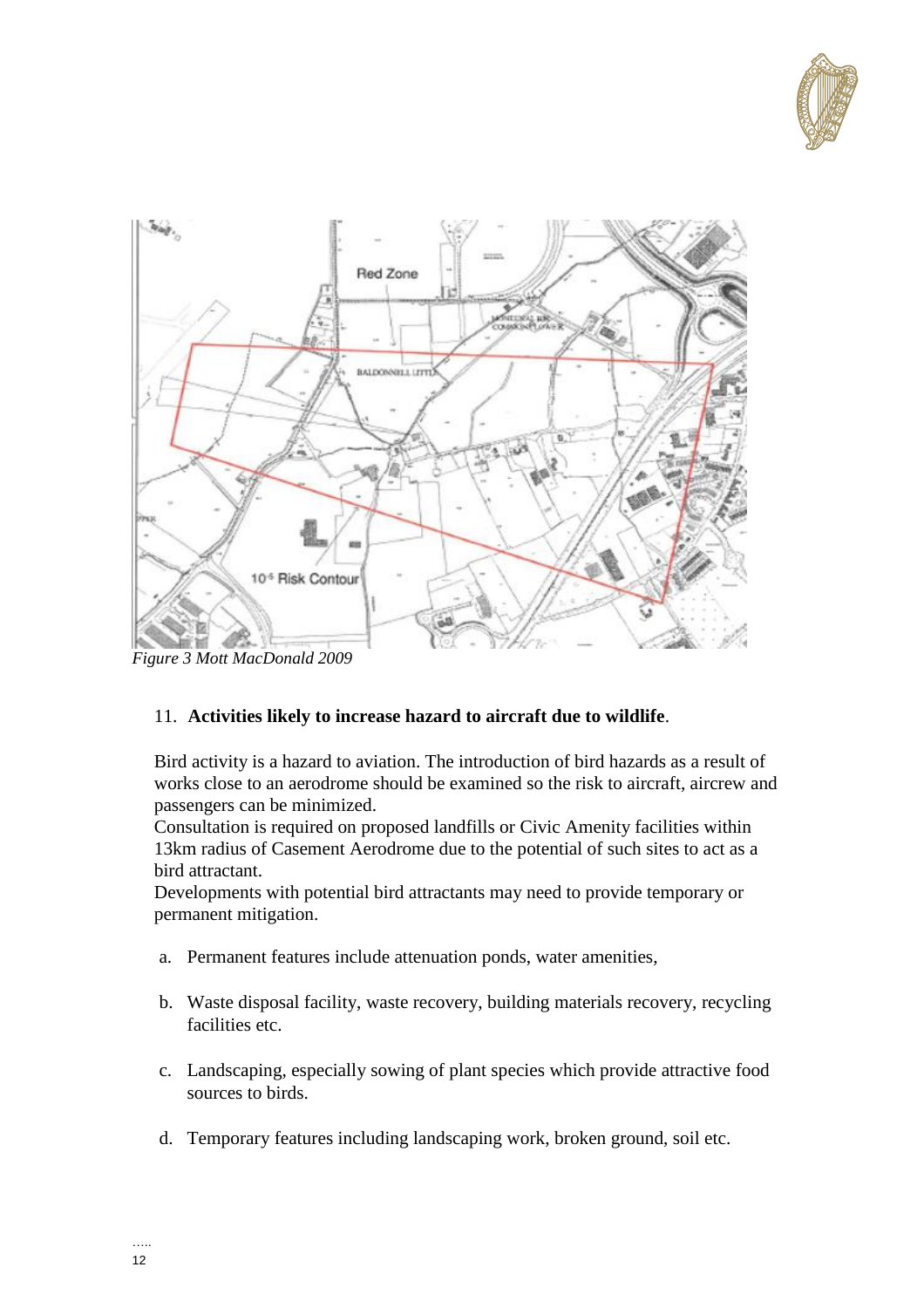

- e. Appropriate waste management methods should be employed to avoid sites becoming a bird attractant such as:
	- (1) On site waste management plan.
	- (2) Food waste disposal bins with lids.
	- (3) Education and training of contractors.
	- (4) Use of a range of suitable bird scaring equipment.
	- (5) Continuous monitoring and evaluation.

Permission should not be granted to such development unless it has been demonstrated that the development will not increase bird hazard to aircraft operating to/from Casement.

Where permission is granted it should be a condition that mitigating measures must be taken if such sites were to impact on Irish Air Corps flight operations.

#### 12. **Temporary hazards associated with development**.

- a. During construction, the use of cranes, other tall construction equipment, activities likely to produce dust or smoke, temporary lighting, equipment impacting radar or other navigational aids must be managed to reduce any impact on regularity or safety of flight operations at Casement Aerodrome. Appropriate conditions should be applied to ensure that these temporary hazards do not pose a danger to aviation.
- b. **Cranes**.

Crane operations in the vicinity of Casement Aerodrome must receive prior permission from Military Air Traffic Services to mitigate the impact on flight operations. In certain circumstances a Notice to Airmen (NOTAM) will be required to notify airspace users of the obstacle.

For this reason it should be a condition that crane operators shall contact Military Air Traffic Services 90 days in advance of planned crane operations for assessment, contactable at *[airspaceandobstacles@defenceforces.ie](mailto:airspaceandobstacles@defenceforces.ie)*.

c. **Visibility**.